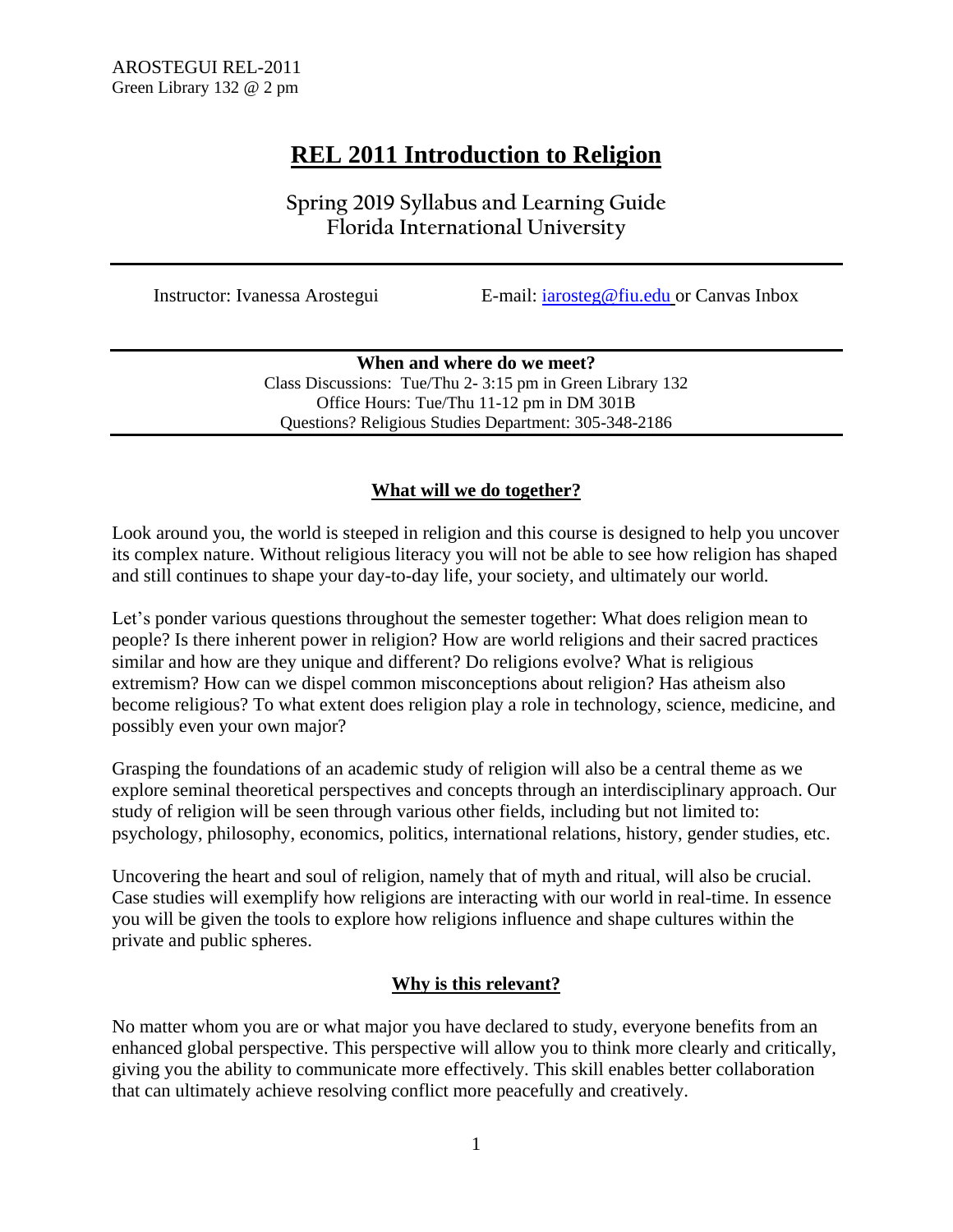## **What will you walk away with upon completing this global learning course?**

- You will understand how an individual's identity and outlook are shaped by religious influences, fostering appreciation and tolerance for religious and cultural diversity
- You will be able to analyze topics in the field of religious studies from multiple perspectives, including: psychological, anthropological, ethical, phenomenological, etc.
- You will be able to compare and contrast key elements within Western, Eastern, and Indigenous beliefs and practices
- You will be able to explain the history, development, and evolution of the belief systems and practices of various religious communities
- You will be able to start applying critical thinking to important topics in the field of religious studies, like: art, ecology, politics, and women
- You will be able to appreciate the need and willingness to think creatively and critically about religious issues in a globalized context
- You will be able to evaluate your own and others' religious views as they relate to a better understanding of yourself, others, and solving common problems
- You will be able to assess how global issues and trends are interrelated with the development and practice of religion

## **Required Text**

Livingston, James C

Anatomy of the Sacred: An Introduction to Religion  $(6<sup>th</sup>$  edition)

**ISBN-10:** 013600380X or **ISBN-13:** 978-0136003809



## **Gordon Rule Course**

This is a Gordon Rule course which means you must demonstrate "college-level writing skills" throughout three different writing assignments. Your writing assignments must show good control over grammar, style, and structure. A clear thesis, supporting material, and conclusion must be evident. You will need a grade of a C or higher for successful completion of this course. **You should utilize the writing lab to improve your writing if needed.**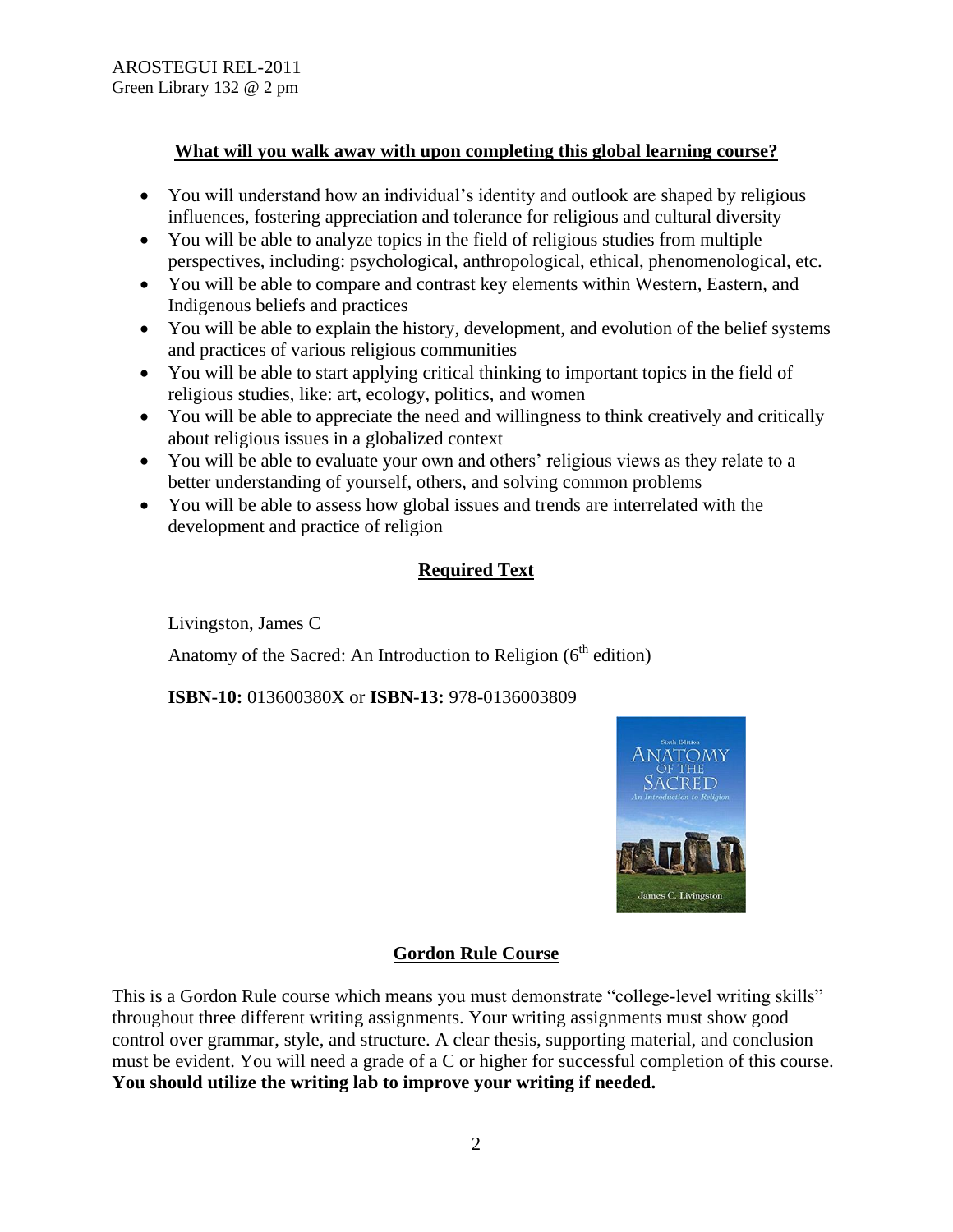## **Grade Components**

## **15% PARTICIPATION 45% WRITING 40% TESTS**

#### **Class:**

|               | 15% Attendance/Participation/Discussion                    |  |  |  |  |  |
|---------------|------------------------------------------------------------|--|--|--|--|--|
| Writing:      |                                                            |  |  |  |  |  |
|               | 5% Short Reflection Essay- The Role of Religion in My Life |  |  |  |  |  |
|               | 10% Reviewing a Scholarly Article                          |  |  |  |  |  |
|               | 10% Site Visit Essay- 1 <sup>st</sup> Draft                |  |  |  |  |  |
|               | 20% Site Visit Essay - Final Essay                         |  |  |  |  |  |
| <b>Tests:</b> |                                                            |  |  |  |  |  |
|               | 20% Mid-term Exam/ MC and Essay                            |  |  |  |  |  |
|               | 20%- Final Exam/ MC and Essay                              |  |  |  |  |  |
|               |                                                            |  |  |  |  |  |

| <b>Task Calendar</b> |                               |  |  |  |  |  |
|----------------------|-------------------------------|--|--|--|--|--|
| January              |                               |  |  |  |  |  |
|                      | $\cdot \cdot 24^{\text{th}}$  |  |  |  |  |  |
|                      | <b>Short Reflection</b>       |  |  |  |  |  |
|                      | Essay                         |  |  |  |  |  |
| <b>February</b>      |                               |  |  |  |  |  |
| $\mathbf{A}$         | 19 <sup>th</sup>              |  |  |  |  |  |
|                      | Reviewing a                   |  |  |  |  |  |
|                      | <b>Scholarly Article</b>      |  |  |  |  |  |
|                      | 28 <sup>th</sup>              |  |  |  |  |  |
|                      | Mid-term Exam                 |  |  |  |  |  |
| March                |                               |  |  |  |  |  |
| ż.                   | 19th                          |  |  |  |  |  |
|                      | <b>Site Visit Essay Draft</b> |  |  |  |  |  |
| April                |                               |  |  |  |  |  |
|                      | 18 <sup>th</sup>              |  |  |  |  |  |
|                      | <b>Site Visit Final Essay</b> |  |  |  |  |  |
|                      | <b>Scheduled Date</b>         |  |  |  |  |  |
|                      | Final Exam                    |  |  |  |  |  |

### **Attendance/Participation/Discussion/Readings**

You are allowed **two absences** but please keep in mind how your absences might impact your grade. Please notify me of religious observances. Will be using roll call on Canvas.

Engagement, discussion, and debate are required for this course.

Keeping up with the reading is foundational. You will be responsible for bringing a copy of your text to class. Please annotate all of your assigned readings. As an active reader you could highlight sections that either resonate with you or confuse you.

All readings are to be done for the week they appear on the course calendar below.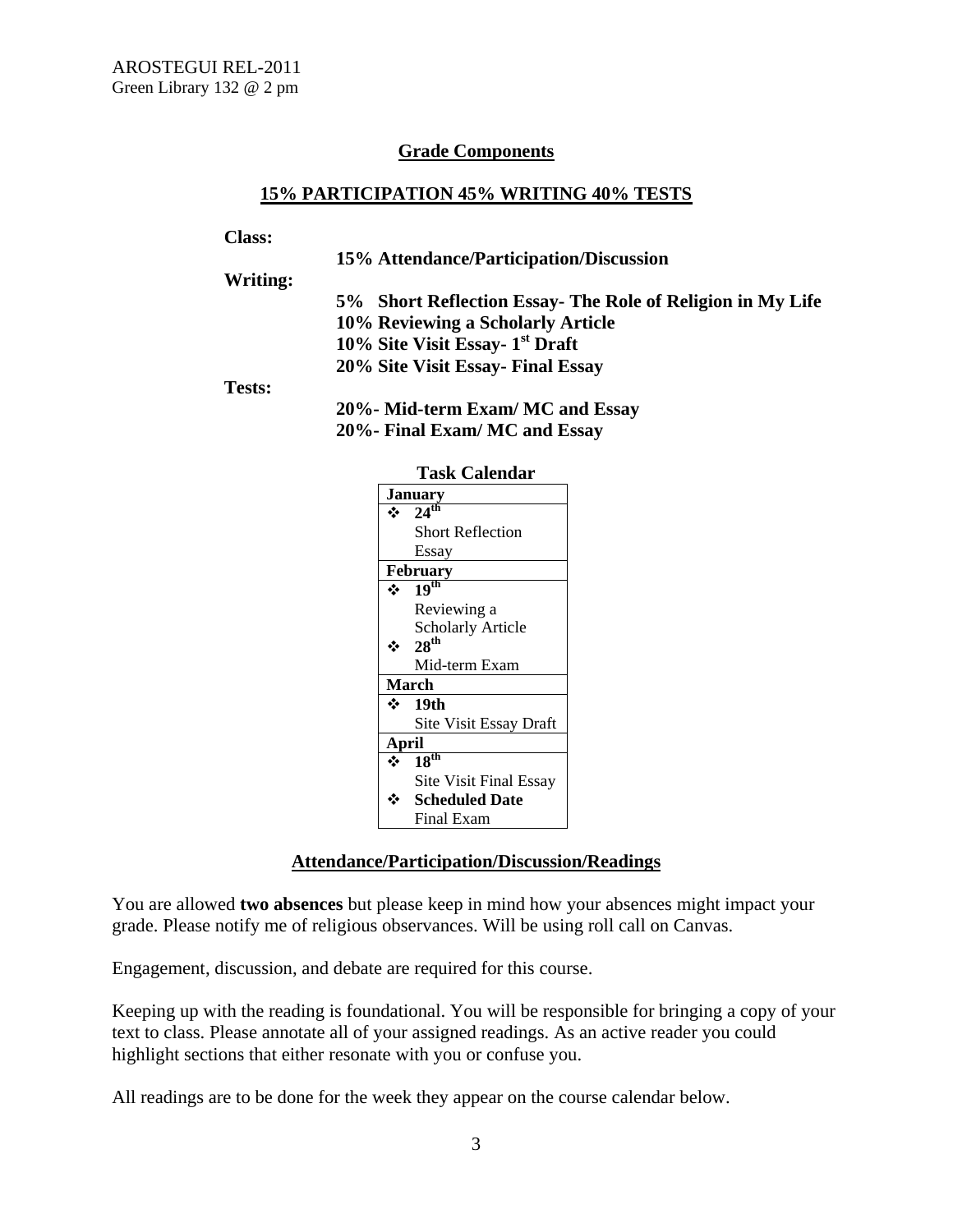## **Short Reflection Essay: The Role of Religion in Your Life**

A short **2-3 page essay** reflecting on how much, or how little, religion has impacted and shaped your life.

Specific instructions will be posted to Canvas.

## **Reviewing a Scholarly Article**

Some of you are still developing the skills to write a top-notch research paper. Although your site-visit essay is not primarily a research paper, you will still need to include some research to supplement your experience. Great research rests on your ability to determine how credible a source can be. This assignment is created to help you develop the skill of finding a credible and strongly-argued scholarly article. This work will advance your ideas and research for your future site-visit essay.

Specific requirements will be posted to Canvas.

## **Site Visit Draft and Final Essays**

You will write a **6-7 page essay** during the semester.

The essay will be handed in twice:

- As a **draft** worth 10% of the final grade to be turned through **turnitin.com** via Canvas
- As a **final essay** worth 20% of the final grade to be turned in through **turnitin.com** via Canvas

For this essay you will be doing field research by attending a religious service or ceremony outside of your own religious tradition.

A handout with specific requirements will be posted to Canvas.

## **Mid-term Exam**

The mid-term will be a timed 50 question multiple-choice exam and a timed mid-term essay. The essay will target major concepts and ideas in the study of religion from the PowerPoint lectures, discussions, and text. Review will be posted on Canvas.

## **Final Exam**

The final will be a timed 50 question multiple-choice exam and a timed mid-term essay. The essay will target major concepts and ideas in the study of religion from the PowerPoint lectures, discussions, and text. Review will be posted on Canvas.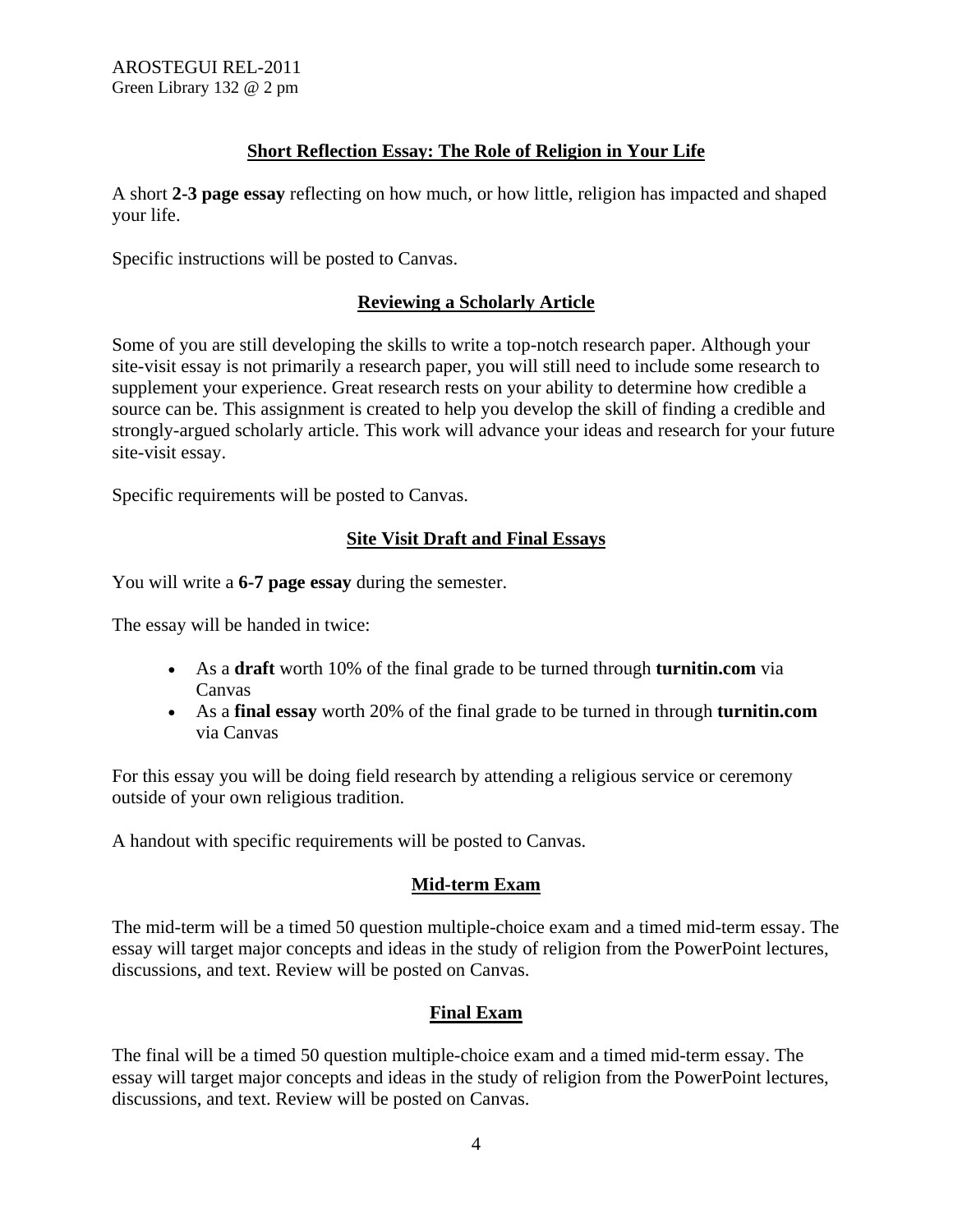## *No make-up final exams will be allowed unless previously scheduled in advance.*

## **Turnitin**

All writing assignments will all be submitted through [turnitin](http://www.turnitin.com/) via Canvas **by 11:59 pm on the due dates specified on the course calendar.** 

## **Grading Scale**

| Each assignment will be graded on the following criteria: |  |  |  |  |  |  |  |
|-----------------------------------------------------------|--|--|--|--|--|--|--|
| 50% Content                                               |  |  |  |  |  |  |  |
| 25% Grammar                                               |  |  |  |  |  |  |  |
| 25% Style and Structure                                   |  |  |  |  |  |  |  |

|  |            |                          | 94-100 A 87-89 B+ 77-79 C+ 60-69 D 0-59 F |  |
|--|------------|--------------------------|-------------------------------------------|--|
|  |            | 90-93 A- 83-86 B 70-76 C |                                           |  |
|  | $80-82$ B- |                          |                                           |  |

## **Disability Resources**

Any student who has a need for accommodation based on the impact of a disability should contact me privately to discuss their specific situation as soon as possible. You are also encouraged to contact the Disability Resource Center at 305-348-3532/ drc@fiu.edu. You should also visit the center to guarantee reasonable accommodations and receive proper documentation based on disability. I will work with the center to accommodate all types of needs. For more information please visit: https://studentaffairs.fiu.edu/get-support/disability-resource-center/

## **Plagiarism**

Plagiarism will not be tolerated. FIU has a strict policy on academic dishonesty and expects each student to submit work that is uniquely his or her own. All of this work must be done in accordance with established principles of academic integrity. Plagiarism, or attempting to pass off another's work as your own, can fall into many different categories, including but not limited to:

- **1.** A written work that is entirely stolen from another source
- 2. Using quotations from another source without properly citing them
- 3. Paraphrasing from another source without using proper citations

You are expected to understand the definition of plagiarism. Please review university resources to understand the different types of plagiarism at: http://integrity.fiu.edu/plagiarism.html. **Offenders will receive a 0 for the plagiarized assignment.**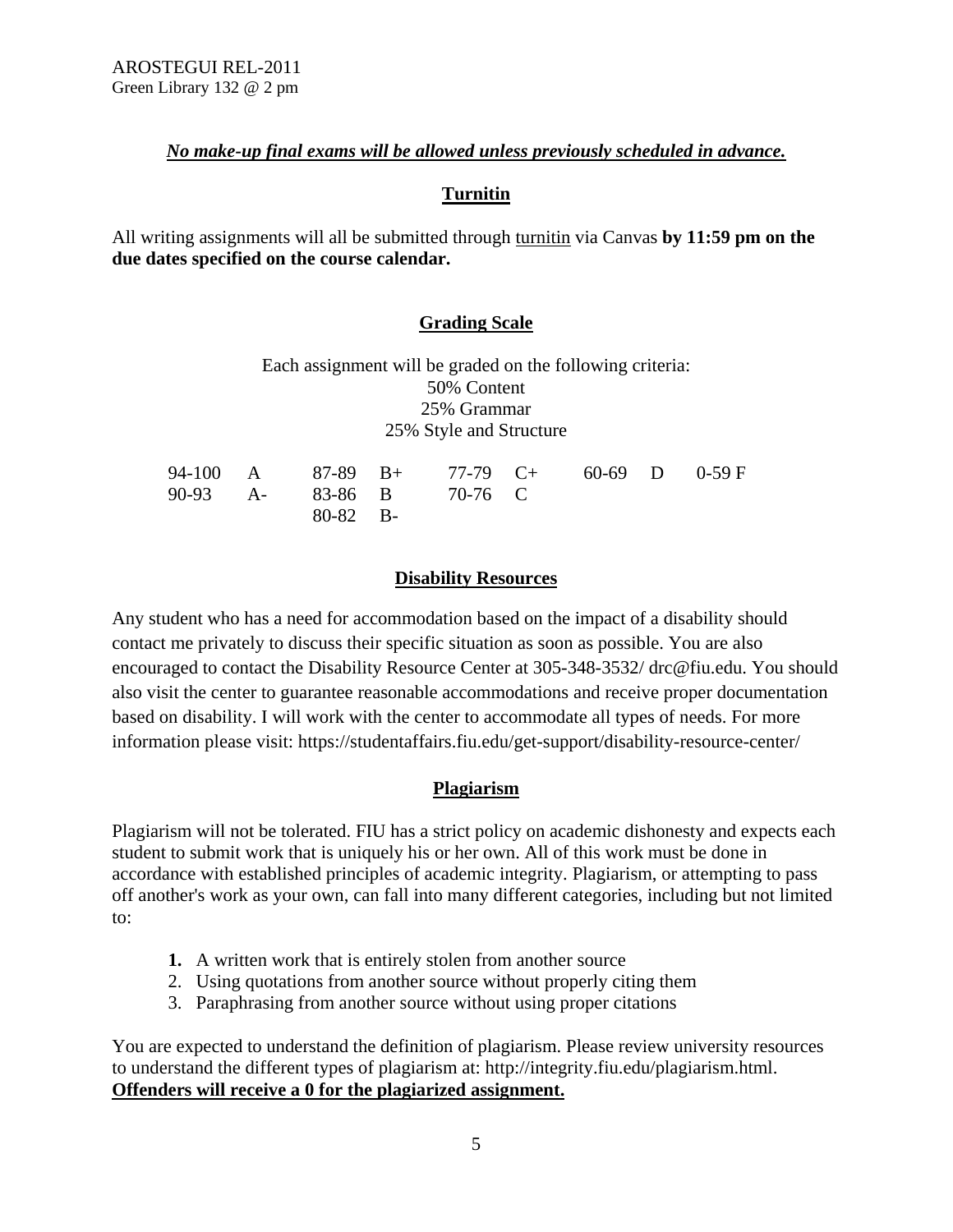## **Late Policy**

For each late day I will deduct 10% off the total percentage for that assignment. The latest day an assignment will be accepted is THREE DAYS after its original due date with a 30% deduction from the late assignment. If you are experiencing any kind of emergency that prevents a timely submission I must be notified *in advance* for a possible extension.

## *Again, there will be no make-up final exams UNLESS previously scheduled.*

### **Course Calendar**

ALL POWERPOINTS AND CLIPS TO BE POSTED ON CANVAS\*\*\*

### **Week 1 and 2: Studying and Defining Religion**

- Readings: Chapter 1 and 2 from Anatomy of the Sacred (AS)
- Small Assignment (SA): Craft a definition of religion

### **Week 3: The Sacred and the Holy**

• Readings: Chapter 3 Anatomy of the Sacred (AS) **Short Reflection Essay Due – 1/24th by 11:59 pm** 

## **Week 4: Sacred Symbol, Myth, and Doctrine**

- Readings: AS Chapter 4
- SA: Bring a "myth" from a tradition to discuss in class

### **Week 5: Sacred Ritual**

Readings: AS Chapter 5

### **Week 6: Sacred Ritual Cont.**

Film: "Inside Mecca"

#### **Week 7: Sacred Scripture**

Readings: AS Chapter 6 **Reviewing a Scholarly Article Due – 2/19th by 11:59 pm** 

### **Week 8: Sacred Scripture and Test 1**

 Film: "Inside the Koran" **Mid-term Exam**

### **Week 9: Concepts of the Divine**

• Readings: AS Chapter 8

### **Week 10: SPRING BREAK**

#### **Week 11: Cosmogony**

- Readings: AS Chapter 9
- SA: Bring a cosmogony from a tradition to discuss in class **Site Visit Draft Essay Due – 3/19th by 11:59 pm**

### **Week 12: The Human Problem**

Film: PBS Special "The Buddha"